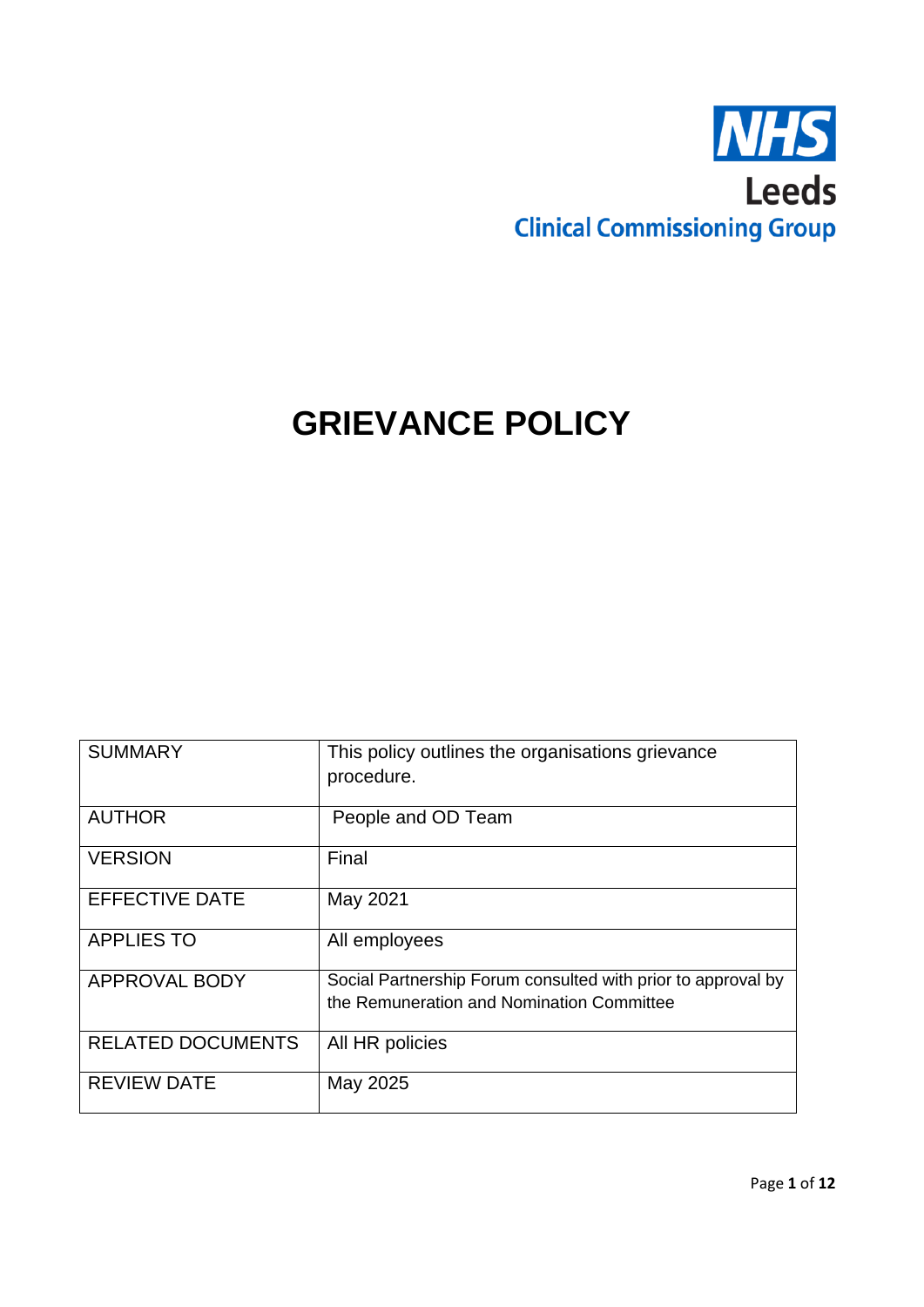## **VERSION CONTROL SHEET**

| <b>Version</b> | <b>Date</b> | <b>Author</b>           | <b>Status</b> | <b>Comment</b>                                                                        |
|----------------|-------------|-------------------------|---------------|---------------------------------------------------------------------------------------|
| 1.1            | 03/10/13    | Hannah<br><b>Morris</b> | draft         | Consultation                                                                          |
| 1.2            | 04/11/13    | Hannah<br><b>Morris</b> | draft         | Consultation with Trade Unions via the<br>Leeds Area Social Partnership Forum         |
| 1.3            | 05/01/14    | Hannah<br><b>Morris</b> | final         | <b>Assurance Committee</b>                                                            |
| 1.4            | 24/01/17    | Liz Beecroft            | Review        |                                                                                       |
| 1.5            | 12/05/21    | lan<br>Corbishley       | Final         | Minor Changes to update policy.<br>Consultation with WaDG, SPF, ratified by<br>RemNom |
|                |             |                         |               |                                                                                       |
|                |             |                         |               |                                                                                       |
|                |             |                         |               |                                                                                       |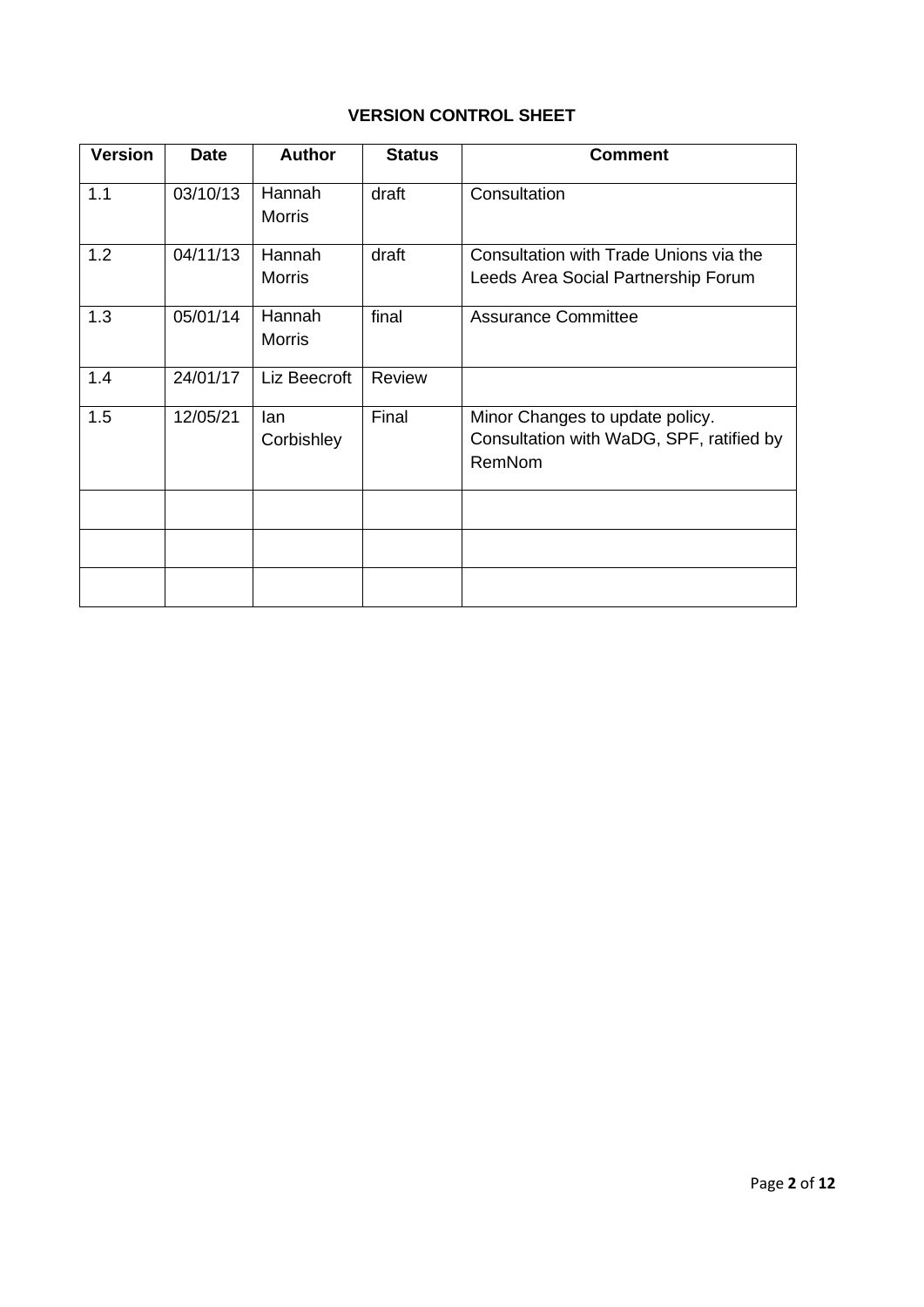## **CONTENTS**

| <b>Section</b> |                                   | Page |
|----------------|-----------------------------------|------|
| 1.             | Purpose                           | 4    |
| 2.             | Scope                             | 4    |
| 3.             | <b>Equality Statement</b>         | 4    |
| 4.             | Accountability                    | 4    |
| 5.             | Implementation and Monitoring     | 4    |
| 6.             | Responsibilities                  | 4    |
|                | 6.2<br><b>Employees</b>           | 5    |
|                | 6.3 Line Managers                 | 5    |
|                | 6.4 Human Resources Team          | 5    |
|                | 7. Scheme of Delegation           | 5    |
| 8.             | Principles                        | 5    |
|                | 9. Support and Advice             | 6    |
|                | 10. Stage 1 - Informal Resolution | 6    |
|                | 11. Stage 1 - Informal Resolution | 6    |
|                | 12. Mediation                     |      |
|                | 13. Appeal                        | 8    |
|                |                                   |      |

## **Appendix**

|  | A Grievance Appeal Procedure |  |
|--|------------------------------|--|
|--|------------------------------|--|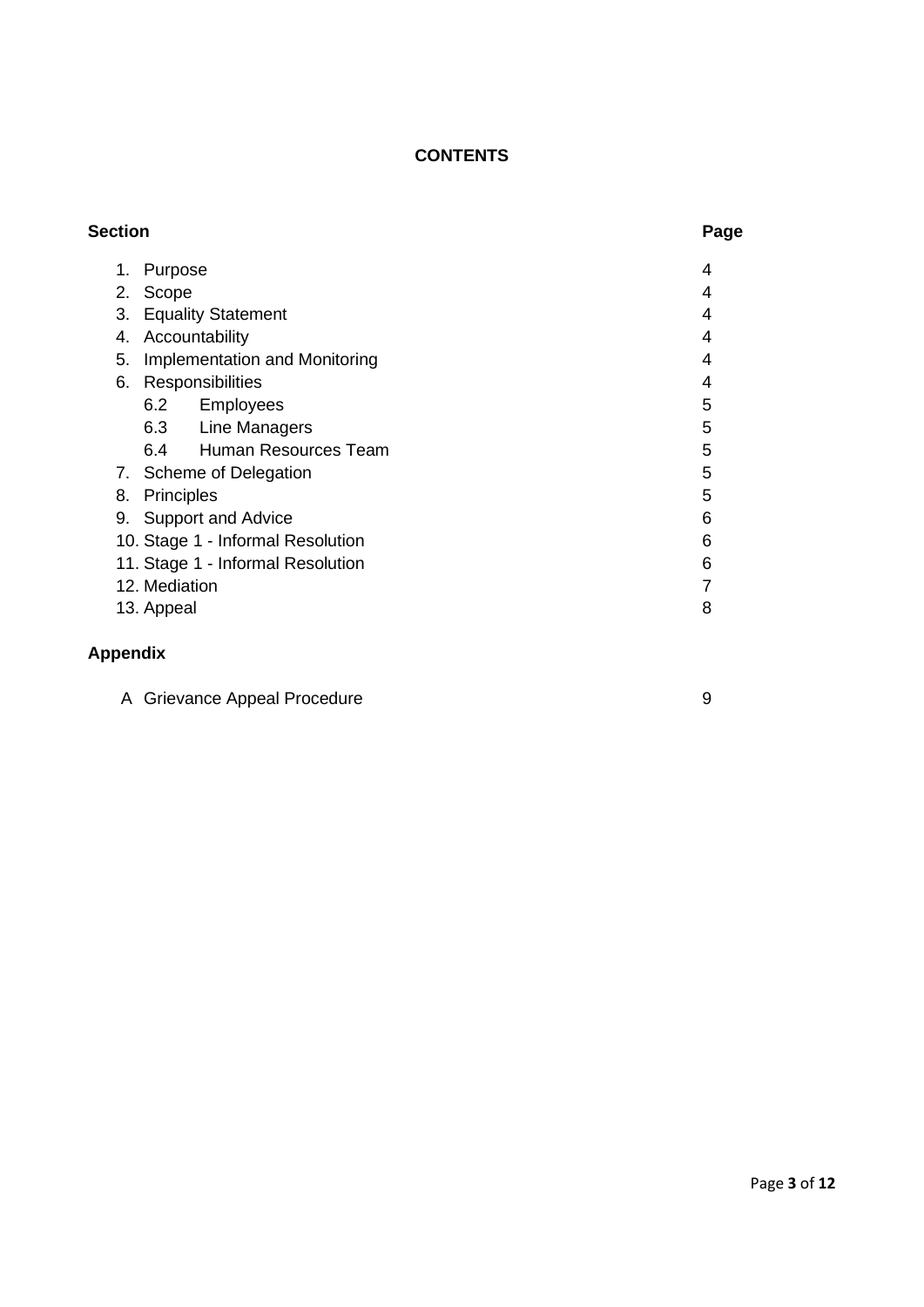### **1. PURPOSE**

- 1.1 The Organisation recognises that an agreed and practical procedure for the settling of grievances can contribute significantly to promoting and maintaining good employment relations.
- 1.2 The purpose of this policy is to ensure that all grievances are resolved as quickly as possible and also, wherever practicable, at the level at which they arise without the fear of recrimination.
- 1.3 For clarity, the term grievance means a source of dissatisfaction to an individual regarding their employment or the application and/or interpretation of their terms and conditions of employment, including any policies. As an example, an employee may raise a grievance on any reasonable grounds relating to his/her employment, for example redundancy payments, unauthorised deductions from pay, new working practices.
- 1.4 Any employee, or group of employees, who wishes to raise a grievance directly relating to their employment has the right to express that grievance. This policy and the supporting procedure provide the machinery for resolving a grievance as speedily as possible.

### **2. SCOPE**

2.1 This policy applies to all employees.

### **3. EQUALITY STATEMENT**

3.1 In applying this policy, the organisation will have due regard for the need to eliminate unlawful discrimination**,** promote equality of opportunity**,** and provide for good relations between people of diverse groups, in particular on the grounds of the following characteristics protected by the Equality Act (2010); age, disability, sex, gender reassignment, marriage and civil partnership, pregnancy and maternity, race, religion or belief, and sexual orientation, in addition to offending background, trade union membership, or any other personal characteristic. A Equality Impact Assessment is used for all policies and procedures.

### **4. ACCOUNTABILITY**

4.1 The Chief Executive is accountable for this policy.

### **5. IMPLEMENTATION AND MONITORING**

- 5.1 The Remuneration and Nomination Committee is responsible for formal approval and monitoring compliance with this policy. Following ratification the policy will be disseminated to staff via the CCG extranet.
- 5.2 The policy and procedure will be reviewed periodically by the Senior Management Team in conjunction with Human Resource and Trade Union representatives where applicable. Where review is necessary due to legislative change, this will happen immediately.

### **6 RESPONSIBILITIES**

6.1 Good working relations are vital for the organisation to operate successfully and provide services. There is a joint responsibility for management, trade unions and employees to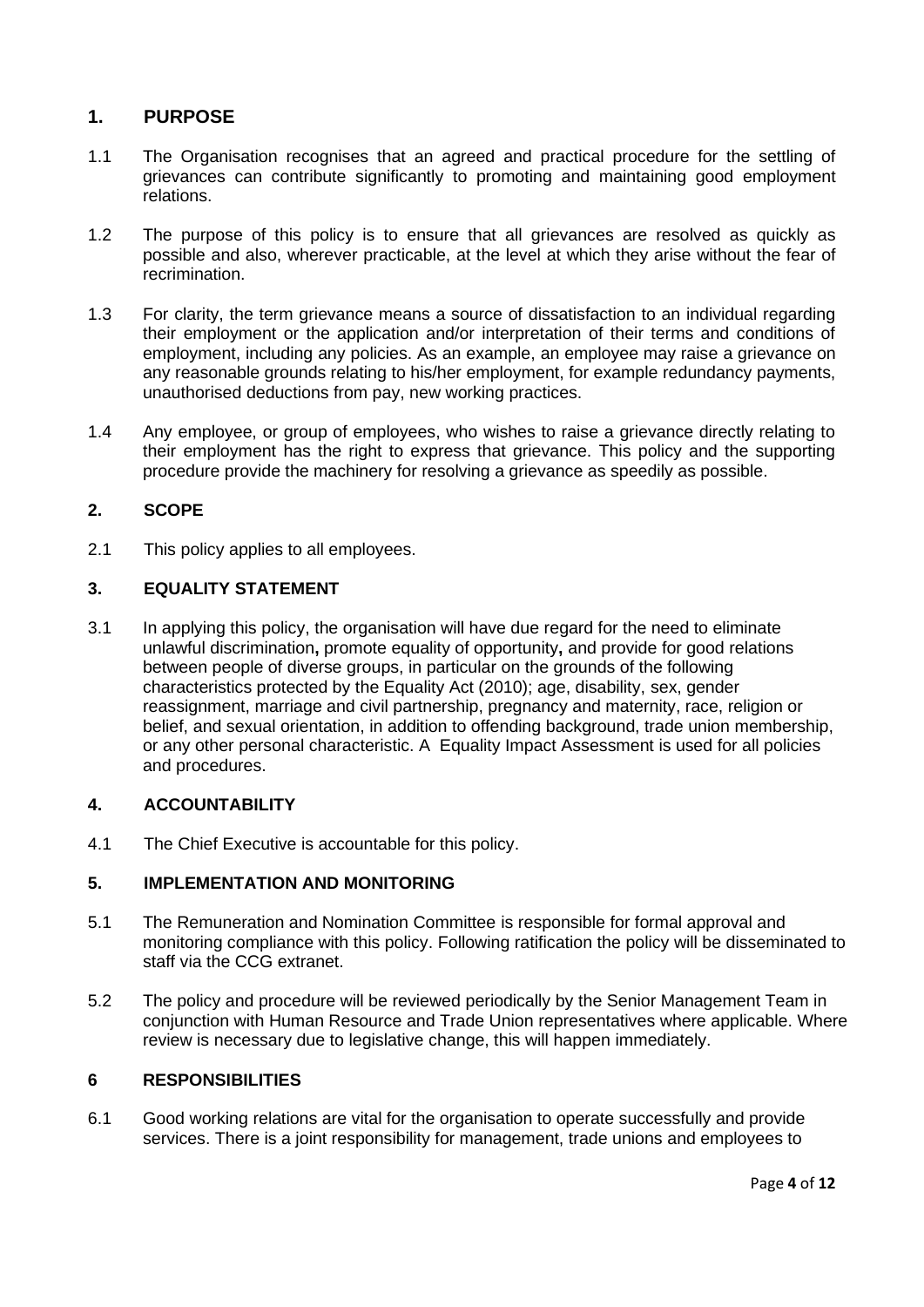accept the responsibility of working together on issues in good faith and with the shared intention of facilitating good working relations.

### **6.2 Employees**

- 6.2.1 It is the responsibility of employees to ensure that:
	- They explain the nature of the grievance and the facts
	- They are clear on what they want to achieve from the grievance
	- They provide any supporting details or evidence to support the grievance
	- They identify any witnesses or individuals who can corroborate the grievance and advise of these during any investigation

### **6.3 Line Managers**

- 6.3.1 It is the responsibility of line managers to ensure that:
	- They hear grievances with an open mind and respond to them fairly

## **6.4 Human Resources Team**

The Human Resource representative will provide advice and support on all aspects of this policy to ensure application and support.

### **7. SCHEME OF DELEGATION**

7.1 Each policy will contain a scheme of delegation specific to the stages and actions associated to the policy. All Schemes will adopt the levels as outlined below therefore ensuring consistency throughout all policies and clarity within the organisation.

| Stage 1 - Informal procedure                         | Line Manager or equivalent level manager<br>from<br>elsewhere within the organisation                                                                                                       |
|------------------------------------------------------|---------------------------------------------------------------------------------------------------------------------------------------------------------------------------------------------|
| Stage 2 - Formal Resolution                          | Line manager or equivalent level manager from<br>elsewhere within the organisation or the line<br>managers direct manager if the line manager has<br>been previously involved or implicated |
| Appeal following Stage 2<br><b>Formal Resolution</b> | Line Managers manager or equivalent who has not<br>previously been involved or implicated                                                                                                   |

#### **8. PRINCIPLES**

- 8.1 Any matter raised under this policy will be dealt with promptly and confidentially.
- 8.2 An employee has the right to be accompanied by their Trade Union representative or a work colleague at all formal stages of the procedure. The purpose of accompaniment is to assist or represent the employee in stating their grievance and to provide support and guidance.
- 8.3 The manager will be supported by a Human Resources representative at every stage of the procedure
- 8.4 Wherever possible, normal working will continue throughout the grievance process until resolution has been reached. Where this is considered not possible, or there is disagreement, the matter should be referred to a HR Representative.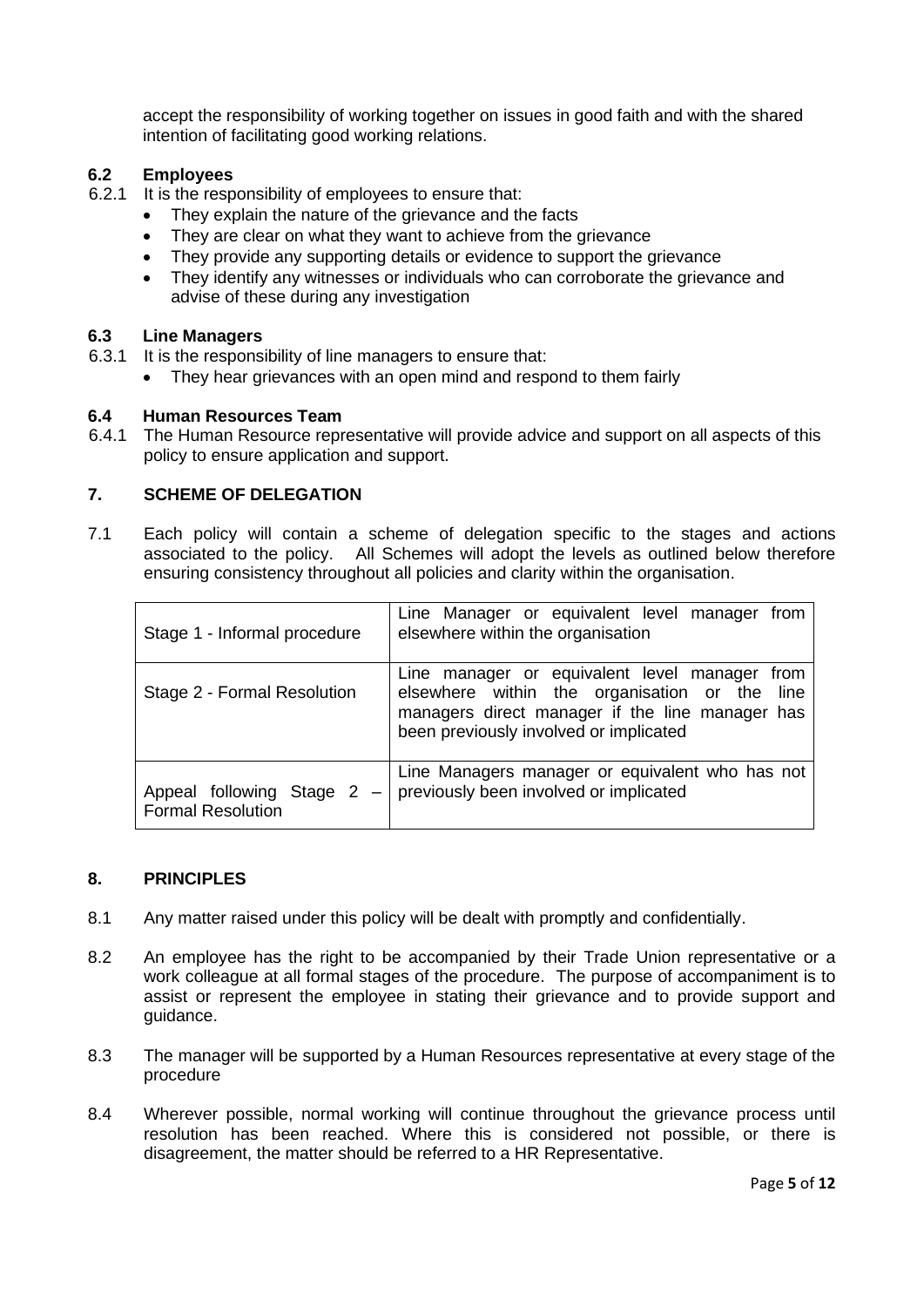- 8.5 Complaints about any disciplinary action should be dealt with as an appeal under the disciplinary procedure.
- 8.6 Grievances raised by an employee whilst subject to disciplinary proceedings will usually be heard only when the disciplinary process has been completed. In instances where the grievance has bearing on the disciplinary proceedings, it can be raised as a relevant issue in the course of the proceedings and disciplinary proceedings may be suspended. Where an initial investigation into the complaint finds that the grievance and disciplinary cases are related it may be appropriate to deal with both matters concurrently. If the grievance complaint is found to have no bearing on the matters being investigated under the disciplinary process the disciplinary proceedings will continue.
- 8.7 Data is held and destroyed in accordance with provisions of Data Protection legislation inclusive of the General Data Protection Regulation 2018 and any Authority policy which derives from that Act.
- 8.8 The Organisation will ensure that all managers who may be involved in grievance matters are suitably trained and have the necessary knowledge and skills required. This may be identified via the appraisal process and training needs analysis.
- 8.9 The status quo (i.e. the working and management arrangements which applied before the grievance or dispute) should operate until this procedure has been exhausted. If the time limits for exhausting the procedure are exceeded, the status quo position will be jointly reviewed by the management and staff sides.

### **9. SUPPORT AND ADVICE**

9.1 The Organisation encourages informal resolution of grievances, wherever possible, and as such there are other informal interventions available, for example Mediation. At any point either before raising a grievance or at any stage in this procedure an employee may wish to involve a Trade Union or work colleague who will be able to provide help and advice.

### **10. STAGE 1 – INFORMAL RESOLUTION**

- 10.1 Any employee who wishes to express a grievance should first discuss the issue with their immediate line manager. This provides an opportunity for issues to be resolved without recourse to the formal procedure. If the individual feels unable to raise the issue with their line manager, for instance in cases where the grievance is against the line manager, they should speak to another manager within the department. Informal grievances should be handled promptly to prevent further issues arising.
- 10.2 Employees are encouraged to address issues informally wherever possible and are invited to consider alternative interventions. Dependant upon the nature of the grievance, examples of alternative interventions may include: Mediation, Coaching, and Mentoring. To understand more about what interventions may be beneficial the employee should discuss this with a manager within the organisation.

### **11. STAGE 2 – FORMAL RESOLUTION**

11.1 Should the matter not be resolved informally at Stage 1, or where the issue is felt to be more serious, then the employee has the right to raise the matter formally. To do this, the employee should set out the details of the grievance and desired outcome in writing and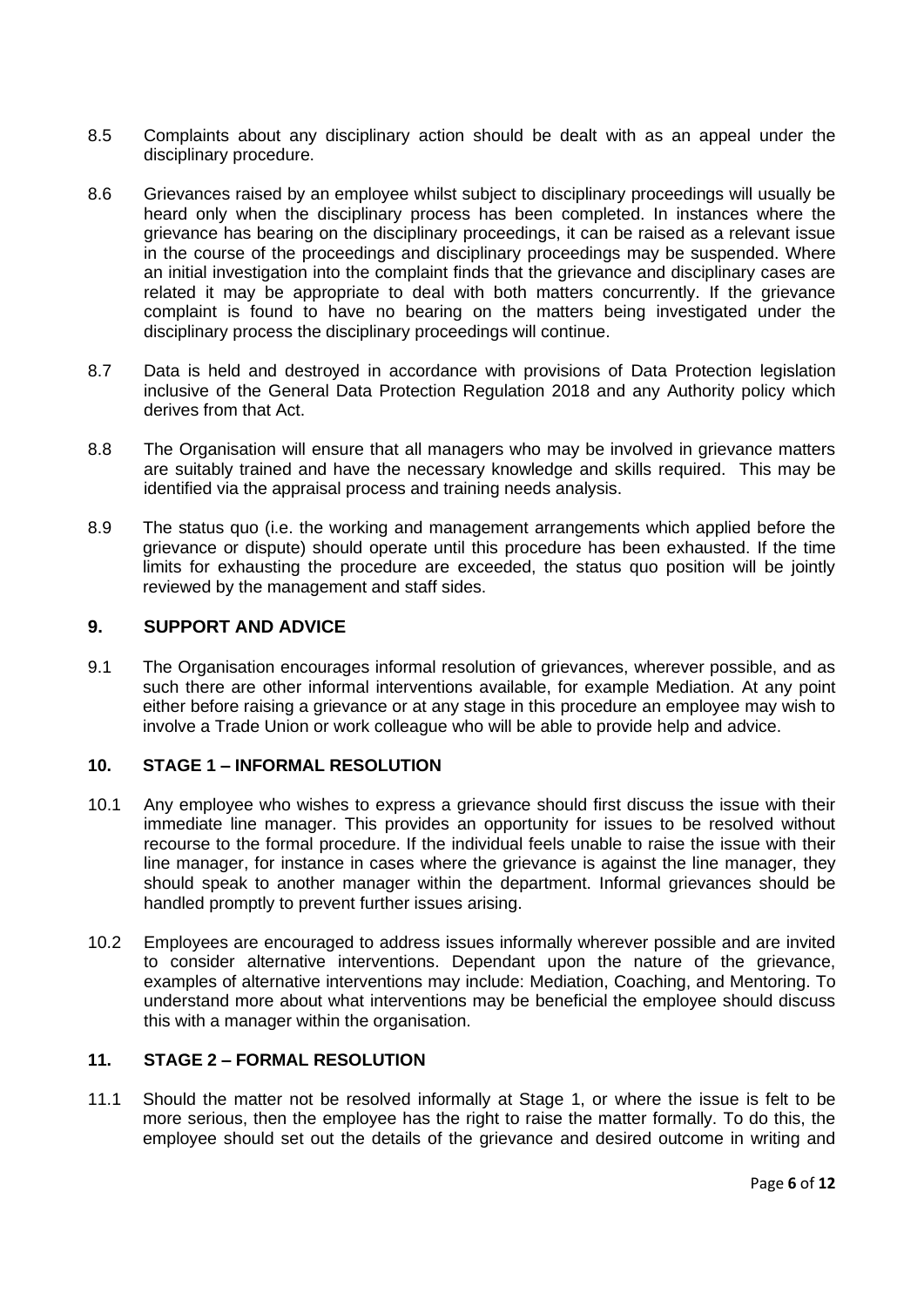send the written complaint to their line manager. Should they feel unable to do this, the grievance should be submitted to another manager within the organisation.

- 11.2 Any manager receiving a formal grievance must act upon the matter promptly and must also notify Human Resources.
- 11.3 Attempts must be made to resolve the matter informally, depending on the nature of the employee's complaint. However if the employee remains dissatisfied with the outcome they may insist on the matter proceeding to a full grievance hearing.
- 11.4 The manager dealing with the grievance must invite the employee to a formal meeting, to allow the employee to discuss their grievance. The employee must inform the employer of the basis for the grievance.
- 11.5 This meeting should be held as soon as possible, ideally within 5 working days of, but no later than 10 working days after receipt of the grievance. All parties must take all reasonable steps to attend this meeting. If this cannot be achieved, the reasons for delay are to be recorded. The timing and location of the meetings must be reasonable to all parties.
- 11.6 Wherever possible it is expected that resolutions will be presented at the meeting by the manager hearing the grievance. However it may be necessary to adjourn the meeting to further investigate the issues.
- 11.7 Where it is not possible to meet this timescale because further investigation is required, any extension to the deadlines set out in this procedure should, if possible, be agreed with the complainant. Reasons for the extensions must be recorded and an estimation of the revised timescale given.
- 11.8 The grievance will be fully investigated and the employee informed of any decision in writing within a further 10 working days of the meeting.
- 11.9 Parties to the grievance are required to take all reasonable steps to meet the timescales outlined. Where this is not possible, the parties must keep each other informed and proceed without delay.
- 11.10 All meetings will be conducted in a manner which enables both sides to put forward their cases. Where necessary, managers should seek advice from a HR Representative who will attend the meeting.
- 11.11 In cases where two or more employees raise a grievance on the same issue, this will be known as a "Collective Grievance". In such cases, an appropriate representative may set out details of the grievance in writing on behalf of the employees. An appropriate representative shall be defined as Trade Union Representative or a nominated employee representative.

### **12. MEDIATION**

- 12.1 Mediation is a voluntary process and may be considered at any stage of this procedure to help resolve issues between individuals. It may be used in situations such as:
	- dealing with conflict between colleagues or between a line manager and staff;
	- rebuilding relationships after a formal dispute has been resolved;
	- Addressing a range of issues including relationship breakdown, personality clashes, communication problems etc.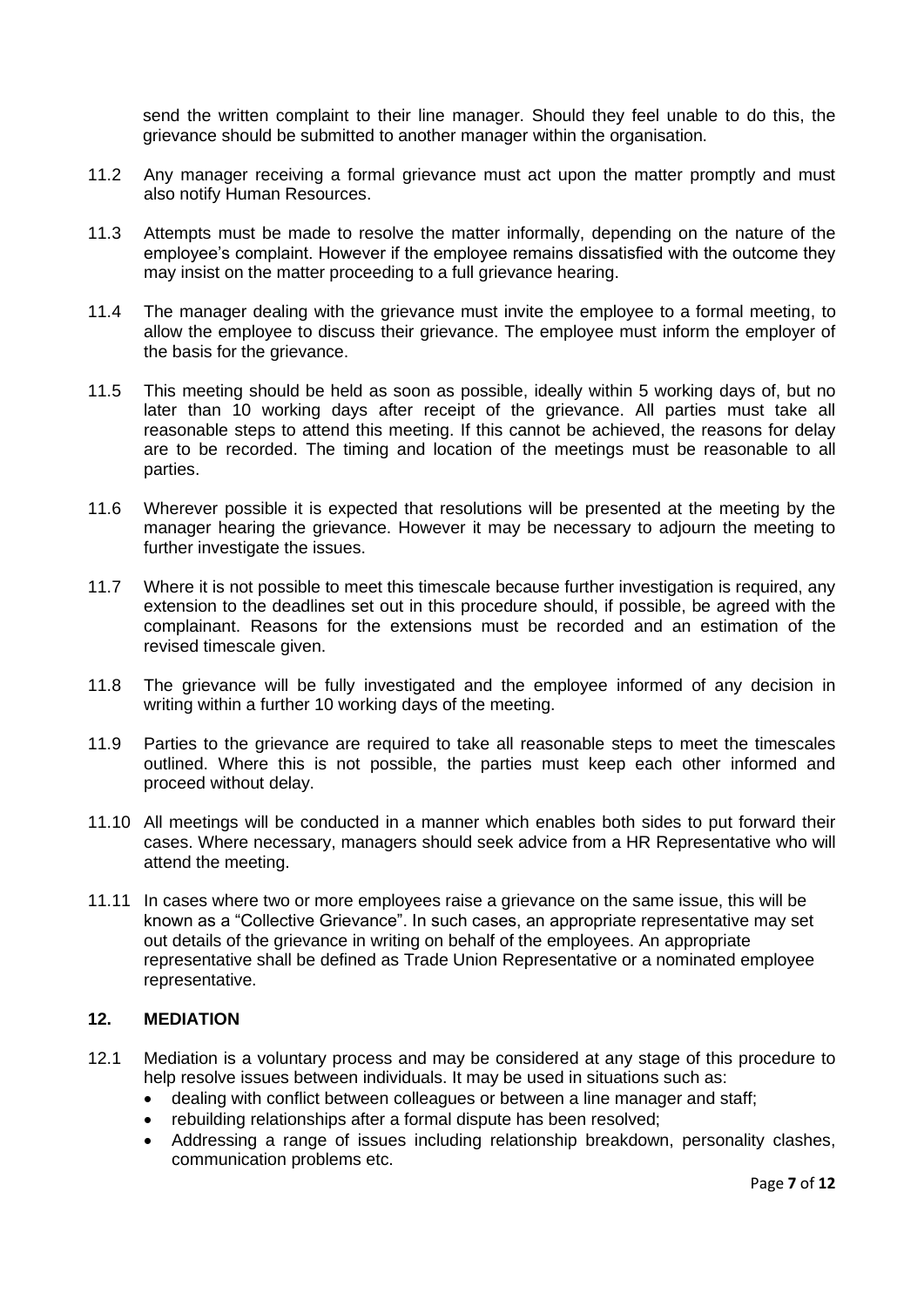- 12.2 It should be noted that not all cases will be suitable for mediation and that both parties must be in agreement for it to go ahead.
- 12.3 Should mediation be considered an option, please discuss with Human Resources who may suggest an independent mediator to take the matter forward.
- 12.4 The mediator is in charge of the process of seeking to resolve the issue but not the outcome, which will be agreed by the individuals.

### **13. APPEAL**

- 13.1 If the employee considers that the grievance has not been satisfactorily resolved, then they must inform the employer that they wish to appeal against the grievance panel's decision. An appeal must be made in writing, stating the grounds on which the appeal is being made and received by the employer within 10 working days of the employee being informed of the decision. The appeal should be sent to the Workforce lead within the Organisation.
- 13.2 Should the appeals procedure be invoked, the employee will be invited to an appeal hearing. The appeal meeting will be chaired by an appropriate manager in line with the scheme of delegation outlined in section 7. This meeting should take place as soon as possible but no later than 10 working days following receipt of the application to appeal. Where this is not possible, reasons for the delay are to be recorded and agreed.
- 13.3 An appeal is not to reinvestigate the original grievance but to examine the outcome at Stage 2 to consider whether a full and fair investigation was carried out and whether the outcome is upheld. The procedure of the hearing will follow that of Appendix A with the opportunity for witnesses from Stage 2 to be called should they be needed.
- 13.4 A record of the appeal should be taken in the form of notes, these notes would not be verbatim but an accurate record of the meeting.
- 13.5 The employee should be informed of the outcome of the appeal in writing within 5 working days of the appeal meeting taking place. The decision of the appeal is final and there will be no further right of appeal.
- 13.6 In the case of a collective grievance which has not been resolved at Appeal level and where the group of staff remains aggrieved, a referral to ACAS may be made. In the interests of resolving the issue(s) all parties will co-operate in any such conciliation process and any outcome will be mutually acceptable. Either party may seek arbitration as a final means of resolving any grievance but arbitration will only be instigated by the agreement of all parties, with written terms of reference.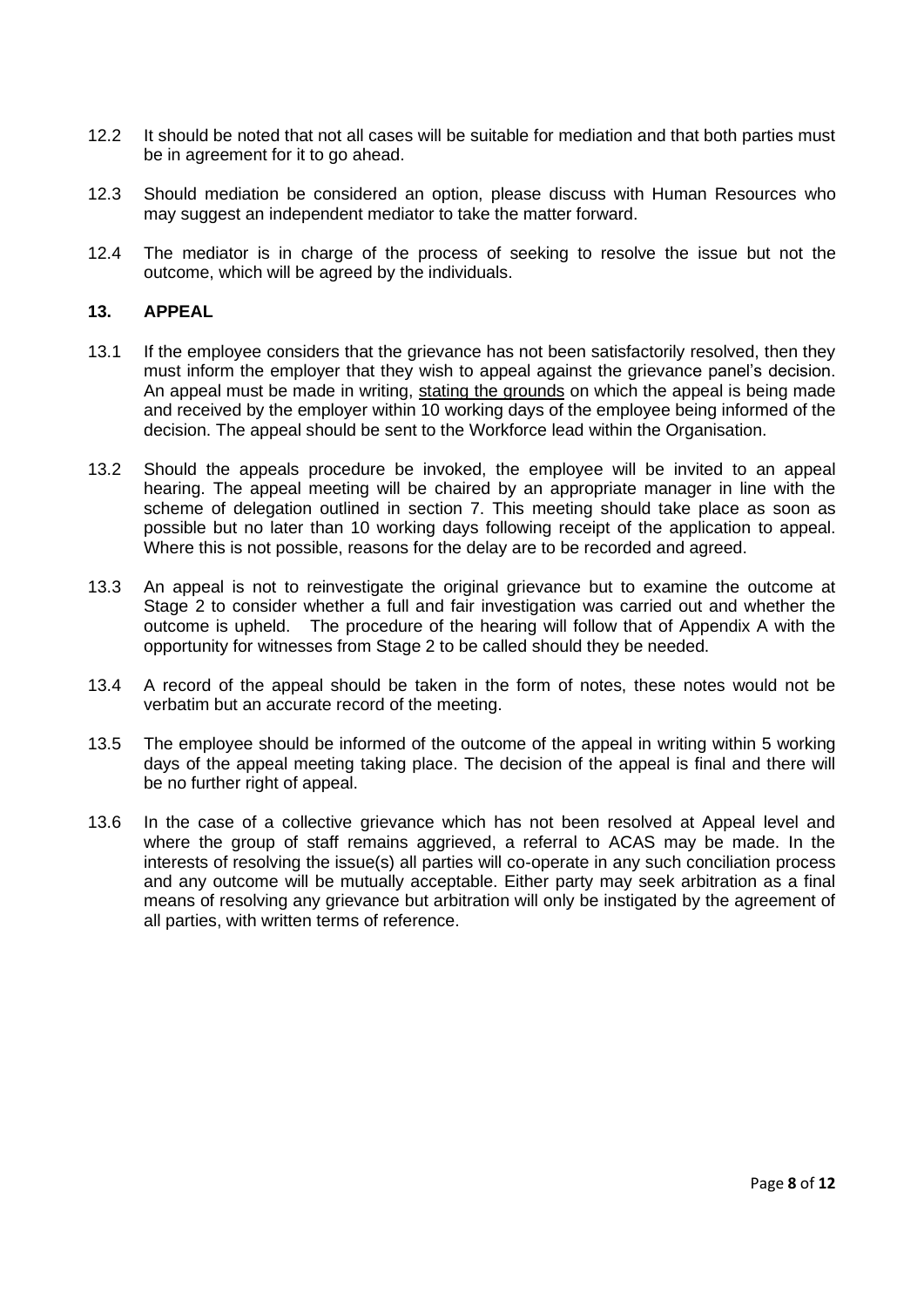### **GRIEVANCE APPEAL PROCEDURE**

Appeals will normally be heard by the line manager of or a more senior manager to, the person(s) who were involved in the original investigation. All appeals will include a HR Representative.

The procedure for an appeal hearing is as follows:

- 1. The employee(s) will present their case first, explaining the outstanding issues that are unresolved form their perspective and call any witnesses.
- 2. The management side will then be able to ask any questions about the case the employee(s) have presented.
- 3. The appeal panel members will also have an opportunity to ask any questions.
- 4. The management side will then be asked to present their case to the panel, explaining the reasons for the action they have taken, including calling of any witnesses.
- 5. The employee side may then wish to ask the appellant any questions about their case.
- 6. The appeal panel members will also have the opportunity to ask any questions.
- 7. Both parties may call an adjournment with the agreement of the panel members.
- 8. Both parties will have the chance to sum up their case.
- 9. There will then be an adjournment when both sides will be asked to leave the room while the appeal panel consider the information they have heard and reach their decision.
- 10. The decision of the panel will be communicated to both parties verbally, following the adjournment wherever possible, and in any case will be confirmed later in writing (again to both parties), no later than 5 working days after the Appeal Hearing.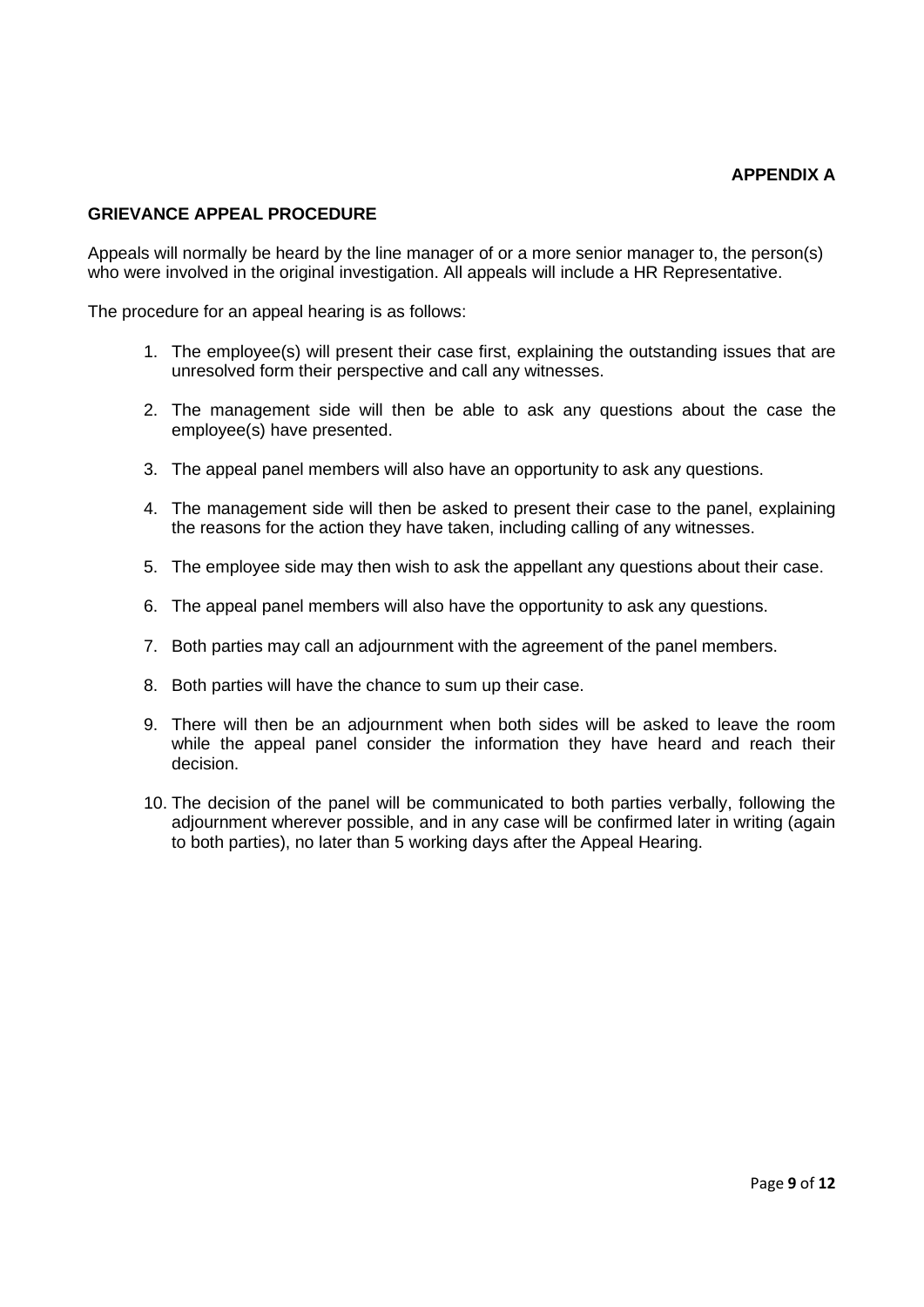## **Equality Impact Assessment**

| Title of policy                                        | <b>Grievance Policy</b>    |          |
|--------------------------------------------------------|----------------------------|----------|
| Names and roles of people completing the<br>assessment | Ian Corbishley, HR Manager |          |
| Date assessment started/completed                      | 13/01/21                   | 13/01/21 |

| 1. Outline                                        |                                                                                                                                                                                                                  |
|---------------------------------------------------|------------------------------------------------------------------------------------------------------------------------------------------------------------------------------------------------------------------|
| Give a brief<br>summary of the<br>policy          | This policy sets out the informal and formal procedure for managing<br>grievances in the CCG. The aim of the policy is to recognise and act<br>upon individual and collective grievances quickly for resolution. |
| <b>What outcomes</b><br>do you want to<br>achieve | A clear process for employees to raise grievances and for grievances to<br>be considered in a timely, fair and consistent manner.                                                                                |

| 2. Analysis of impact        |                                                                                             |           |                           |
|------------------------------|---------------------------------------------------------------------------------------------|-----------|---------------------------|
|                              | This is the core of the assessment, using the information above detail the actual or likely |           |                           |
|                              | impact on protected groups, with consideration of the general duty to; eliminate unlawful   |           |                           |
|                              | discrimination; advance equality of opportunity; foster good relations                      |           |                           |
|                              |                                                                                             |           |                           |
|                              | Are there any likely                                                                        | Are these | What action will be taken |
|                              | impacts?                                                                                    | negative  | to address any negative   |
|                              | Are any groups going to be                                                                  | or        | impacts or enhance        |
|                              |                                                                                             | positive? | positive ones?            |
|                              | affected differently?                                                                       |           |                           |
|                              | Please describe.                                                                            |           |                           |
| Age                          | <b>No</b>                                                                                   |           |                           |
| <b>Carers</b>                | <b>No</b>                                                                                   |           |                           |
| <b>Disability</b>            | <b>No</b>                                                                                   |           |                           |
| <b>Sex</b>                   | <b>No</b>                                                                                   |           |                           |
| Race                         | <b>No</b>                                                                                   |           |                           |
| <b>Religion or</b><br>belief | <b>No</b>                                                                                   |           |                           |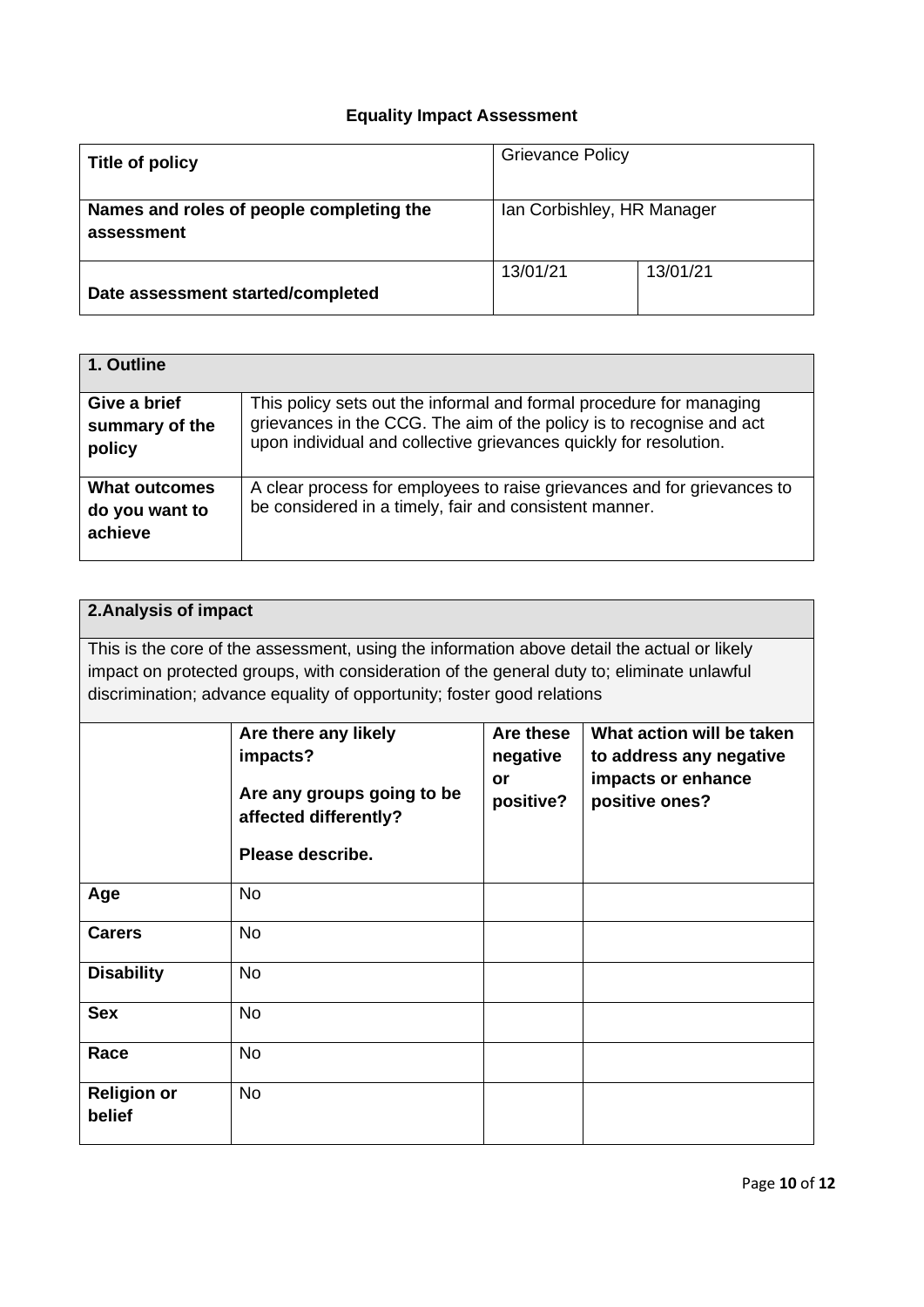## **2.Analysis of impact**

This is the core of the assessment, using the information above detail the actual or likely impact on protected groups, with consideration of the general duty to; eliminate unlawful discrimination; advance equality of opportunity; foster good relations

| <b>Sexual</b><br>orientation             | <b>No</b> |  |
|------------------------------------------|-----------|--|
| <b>Gender</b><br>reassignment            | <b>No</b> |  |
| <b>Pregnancy and</b><br>maternity        | No        |  |
| <b>Marriage and</b><br>civil partnership | <b>No</b> |  |
| Other relevant<br>group                  | <b>No</b> |  |

| 4. Monitoring, Review and Publication           |                                                                            |                     |          |
|-------------------------------------------------|----------------------------------------------------------------------------|---------------------|----------|
| How will you review/monitor                     | Grievances will be monitored against protected                             |                     |          |
| the impact and effectiveness of<br>your actions | characteristics to look for any trends and action taken as<br>appropriate. |                     |          |
| <b>Lead Officer</b>                             | lan Corbishley                                                             | <b>Review date:</b> | 13/01/21 |

| 5.Sign off          |                |
|---------------------|----------------|
| <b>Lead Officer</b> | lan Corbishley |